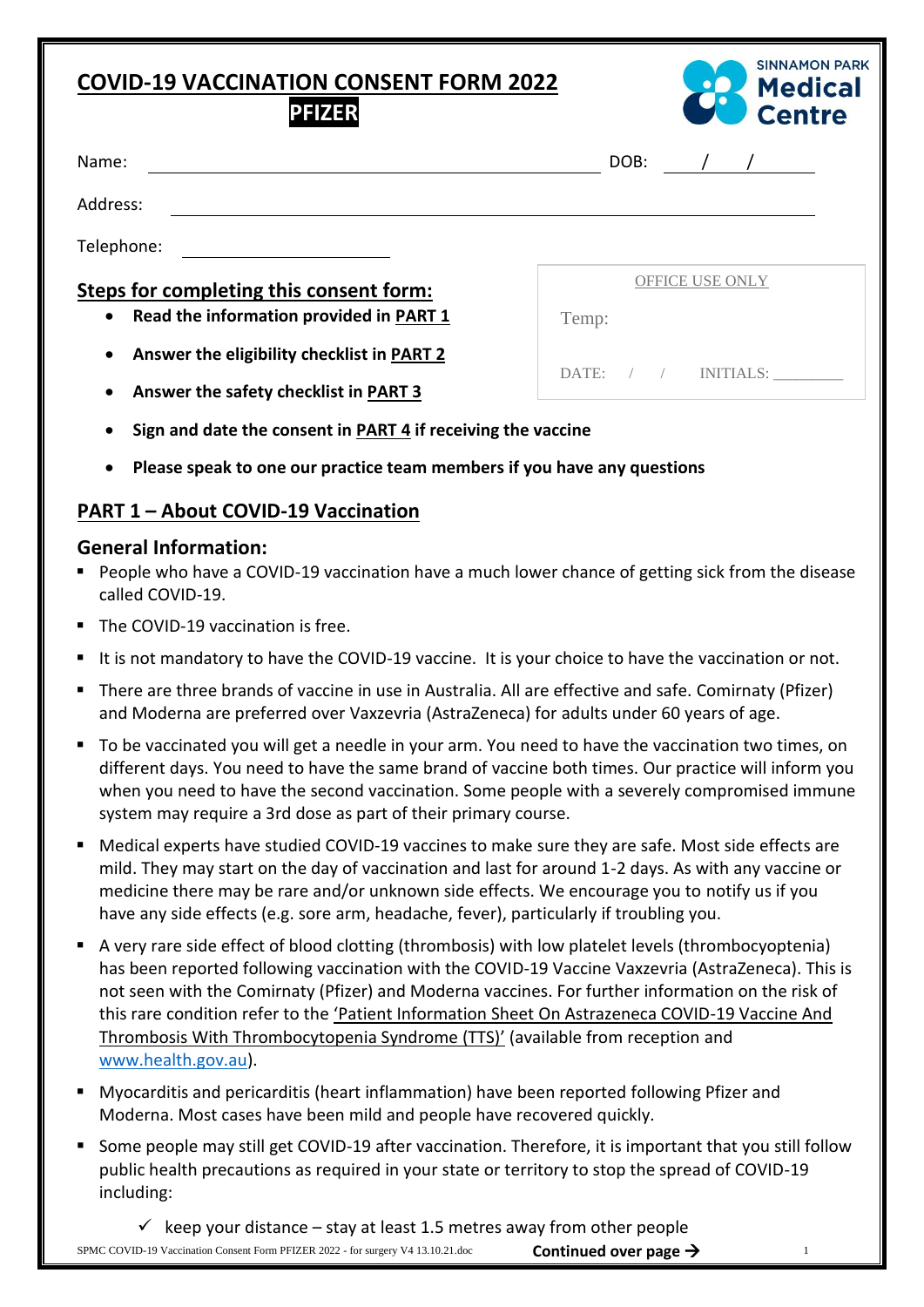- $\checkmark$  washing your hands often with soap and water, or use hand sanitiser
- $\checkmark$  wear a mask if your state or territory has advised you should
- $\checkmark$  stay home if you are unwell with cold or flu-like symptoms and arrange to get a COVID-19 test.
- The COVID-19 vaccine will not protect you from the common cold or influenza (the flu).
- Our practice recommends receiving the annual influenza vaccine (at least 7 days apart from the COVID-19 vaccine) if clinically appropriate. We will inform you of the best time to receive a 2021 influenza vaccine.
- As a vaccination provider we are required by Australian law to record all vaccinations on the Australian Immunisation Register. You can view your vaccination record online through your:
	- ➢ Medicare account
	- ➢ MyGov account
- We will upload a record of your COVID vaccination to your My Health Record account if you provide consent below. You will receive an SMS/email from the government notifying you of this upload.

## **Adverse Events Information**:

The COVID-19 vaccine is generally well tolerated. However, to ensure your safety (and as per government regulations) you will be required to remain at the practice for a period after your vaccination. A member of our practice team will direct you to a specific post-vaccination waiting area where you will be monitored for at least 15-30 minutes.

If you have a history of severe allergic reactions or any type of immediate allergic reaction to a vaccine or injectable therapy, you will be monitored for at least **30 minutes** after receiving the vaccine. All other people will be monitored for at least **15 minutes** after receiving the vaccine.

The incidence of severe allergic reaction (anaphylaxis) to the COVID-19 vaccine is exceedingly rare, however, it is important that you notify us if you are experiencing any unusual symptoms or adverse effects.

## **Notify us immediately if you are experiencing any of the following symptoms:**

- difficulty breathing, rapid breathing, shortness of breath and wheezing
- skin rash, hives, itching and swelling under the skin
- faintness, light-headedness, dizziness, flushing and fast heart rate
- nausea and vomiting
- tongue swelling, difficulty swallowing, facial swelling, impaired voice, mental confusion, or nasal congestion

Most adverse reactions are mild and generally resolve within a few days of vaccination. The most reported adverse effects from COVID-19 vaccines include:

- tenderness and pain at the injection site (sore arm)
- headache
- tiredness and malaise
- muscle and joint pain
- fever/ chills
- nausea

If you would like more information about COVID-19 or the Comirnaty (Pfizer) COVID-19 vaccine, please speak to your doctor. A copy of the Consumer Medicines Information (CMI) for this vaccine can be found on the TGA website [\(www.tga.gov.au\)](http://www.tga.gov.au/).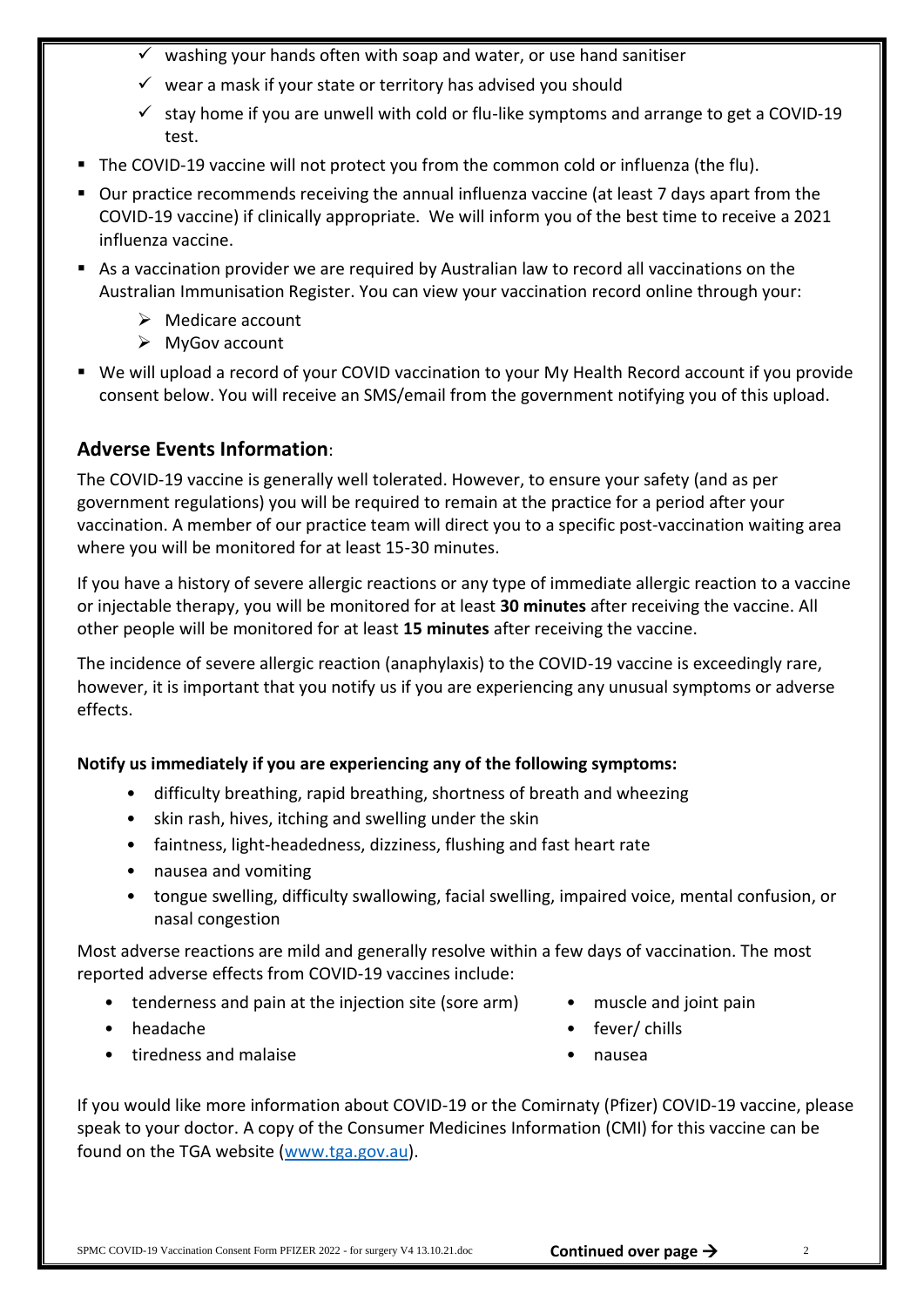# **PART 2 – Eligibility**

If you are aged 12 years and over you are eligible to receive the Comirnaty (Pfizer) COVID-19 vaccine.

#### **Please confirm below:**

o <sup>I</sup> am 12 years of age or over (**you may be required to show proof of age if this is your first time visiting the practice)**

# **PART 3 – Safety Checklist**

Today you have made an appointment to receive a COVID-19 vaccine (Comirnaty/Pfizer).

### **To ensure your safety and that you receive the full benefit from your vaccine, please answer the following questions**:

*Note*: *If you answer YES to any of the following questions, a member of our clinical team will speak to you prior to vaccination to ensure you are able to safely receive the vaccine.* 

*Most people who answer YES to a question will still be able to receive the COVID-19 vaccine.* 

| Please circle relevant answer                                                                                                                                     |                      |
|-------------------------------------------------------------------------------------------------------------------------------------------------------------------|----------------------|
| 1. Do you have any serious allergies, particularly anaphylaxis, to anything, or do you<br>carry or have you been prescribed an adrenaline autoinjector (Epipen)?  | YES / NO             |
| 2. Have you had an allergic reaction after being vaccinated before, including a previous<br>dose of a COVID-19 vaccine?                                           | YES / NO             |
| 3. Do you have a known allergy to any of the ingredients in the COVID vaccine provided<br>today? (please refer to the ingredient list at end of checklist)        | YES / NO             |
| 4. Have you ever had mastocytosis (a mast cell disorder) which has caused anaphylaxis?                                                                            | YES / NO             |
| 5. Do you currently have a high temperature (fever) or acute illness?                                                                                             | YES / NO             |
| 6. Have you been sick in the previous 14 days with a cough, sore throat, fever or are you<br>feeling sick in another way?                                         | YES / NO             |
| 7. Have you had COVID-19 infection before?<br>8. Do you have a history of:<br>Recent (within the past 6 months), or current, inflammatory cardiac illness         | YES / NO             |
| (e.g. myocarditis, pericarditis, endocarditis)                                                                                                                    | YES / NO             |
| Acute rheumatic fever or acute rheumatic heart disease <b>Acute 2018</b>                                                                                          | YES / NO             |
| Dilated cardiomyopathy (especially if aged 12-29 years)                                                                                                           | YES / NO             |
| Complex or severe congenital heart disease including single ventricle (Fontan                                                                                     |                      |
| circulation)<br>Severe heart failure                                                                                                                              | YES / NO<br>YES / NO |
|                                                                                                                                                                   | YES / NO             |
| 9. Are you a cardiac transplant recipient?                                                                                                                        |                      |
| 10. Do you have a bleeding disorder or take any medication to thin your blood<br>(e.g. aspirin/ warfarin/ Plavix/ Xarelto)?                                       | YES / NO             |
| 11. Do you have any condition that may weaken your immune system (e.g. blood<br>disorder, cancer, diabetes, kidney disease requiring dialysis)?                   | YES / NO             |
| 12. Do you take any medication, or are you receiving treatment, that may weaken your<br>immune system (e.g. prednisone, cyclosporin, chemotherapy, radiotherapy)? | YES / NO             |
| 13. Are you pregnant, think you may be pregnant or planning to become pregnant?                                                                                   | YES / NO             |
| 14. Are you breastfeeding?                                                                                                                                        | YES / NO             |
| 15. Have you had a COVID-19 vaccination before?                                                                                                                   | YES / NO             |
| 16. Have you received any other vaccination in the last 7 days? ________________                                                                                  | YES / NO             |
| 17. Are you under 12 years of age?                                                                                                                                | YES / NO             |
| Continued over page $\rightarrow$<br>SPMC COVID-19 Vaccination Consent Form PFIZER 2022 - for surgery V4 13.10.21.doc                                             | 3                    |